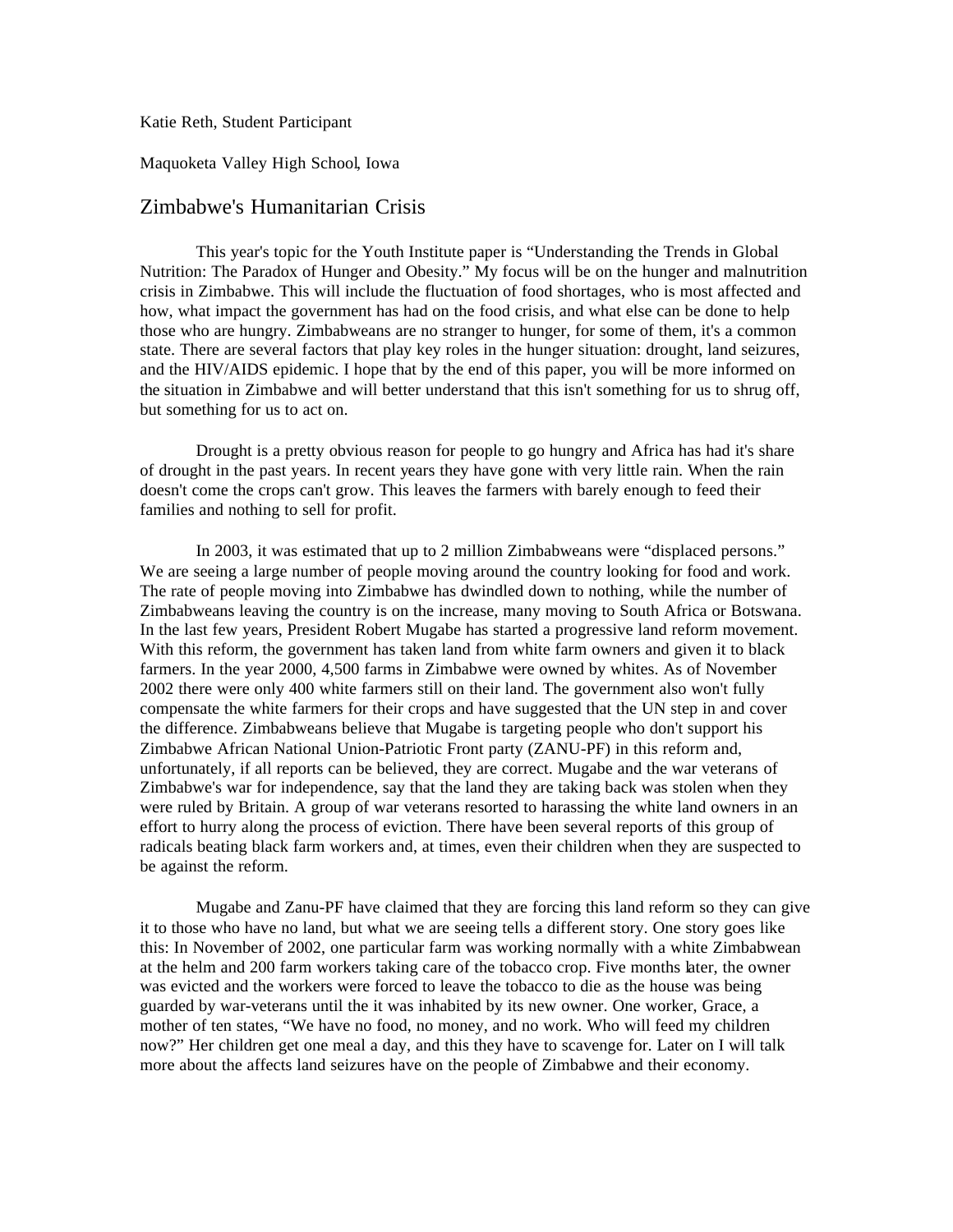In July of this year, Mugabe's party, Zimbabwe African National Union-Patriotic Front (Zanu-PF), went to select cities to demolish the homes of nearly 700,000 citizens with little or no notice. The President calls this demolition of homes, "Operation Murambatsvina" translated as "Drive out Rubbish", which is suppose to give sanity back to citizens because, according to Mugabe, the cities are full of criminals. They report to be taking down only the illegal structures. These urban areas had the strongest aversion to his rule but, strangely, the homes of supporters of the Zanu-PF party haven't been spared either. The government would like to see the people go to rural areas where they would be more easily controlled. "In the countryside they have no newspaper or radio except Zanu-PF propaganda, and they are controlled by the chiefs, who support the government," says the Catholic Archbishop of Bulawayo, Pius Ncube. (*Dumped In Zimbabwe's Poor Villages,* BBC news) Some ten thousand people were taken from areas surrounding Harare, the capital of Zimbabwe, and dropped off at Hopley Farm. There was no food or shelter until two weeks later when a pitiful amount of food was left for them. In this settlement a young mother died because of the unsanitary water that the people there were forced to drink. Her children are staying with their grandparents who have no way to support them. From one settlement we hear confusion. People say they were told by the government to build their former homes in the very spot the government now says is illegal. (*Living in Fear After Harare Evictions*, BBC News) These people are living in fear. Whom can they trust? The future is so uncertain.

This scenario isn't unheard of in Africa. Other African governments have done something much like the Zimbabwean government has: Nigeria – 1990, 300,000 people were bulldozed out of their homes; Ivory Coast – 2002, citizens were driven out of their houses at gunpoint with less than an hours notice. Leaders from affluent countries have requested the other African nations to put pressure on Zimbabwe to stop the evictions. To condemn Mugabe would be like condemning themselves. UN relief organizations predict over three million people will need food aid this year. (*Why Africa won't Condemn Zimbabwe Blitz*, BBC News) When people are shoved into these situations with little or no warning, they need help to survive. Many of these people being dumped in the country are second and third generation city dwellers, knowing very little about how to survive outside an urban area. Secondly, these people are often sent to the villages where extended family members live. For family members who were asking for financial support from the urban dwellers, there coming is a burden, since no food or money came with the extra mouths to feed.

The past twenty five years has seen the HIV and AIDS rate has go up in astronomical proportions all over the world. In Zimbabwe, as of 2001, there were 1.8 million people living with HIV or AIDS with an adult prevalence rate of 24.6%. The death rate, due to the virus, is 170,000 Zimbabweans in one year alone!(C.I.A. fact book). For a country that is slightly larger than the State of Montana, this is a jaw-dropping figure. HIV/AIDS is transmitted in various ways; through needles, sexual intercourse, from mother to infant, through breast milk, and through blood transfusions. It isn't very hard to become infected with the virus. When referring to Zimbabwe's HIV/AIDS epidemic, BBC News says, "A whole generation of parents are being wiped out by AIDS." This is a sad fact, but a reality for a growing number of Zimbabweans. We are seeing more and more "child-headed households", children are taking care of children. Parental deaths has also resulted in more grandparents raising their grandchildren.

When a family's breadwinner is infected with the disease, the whole family suffers from the lack of income. People with HIV/AIDS must have proper nutrition to stay active. When they are unable to work, they rely on family or medical services to care for them and often times, medical services are next to nil. If the family is busy caring for the infected person, then the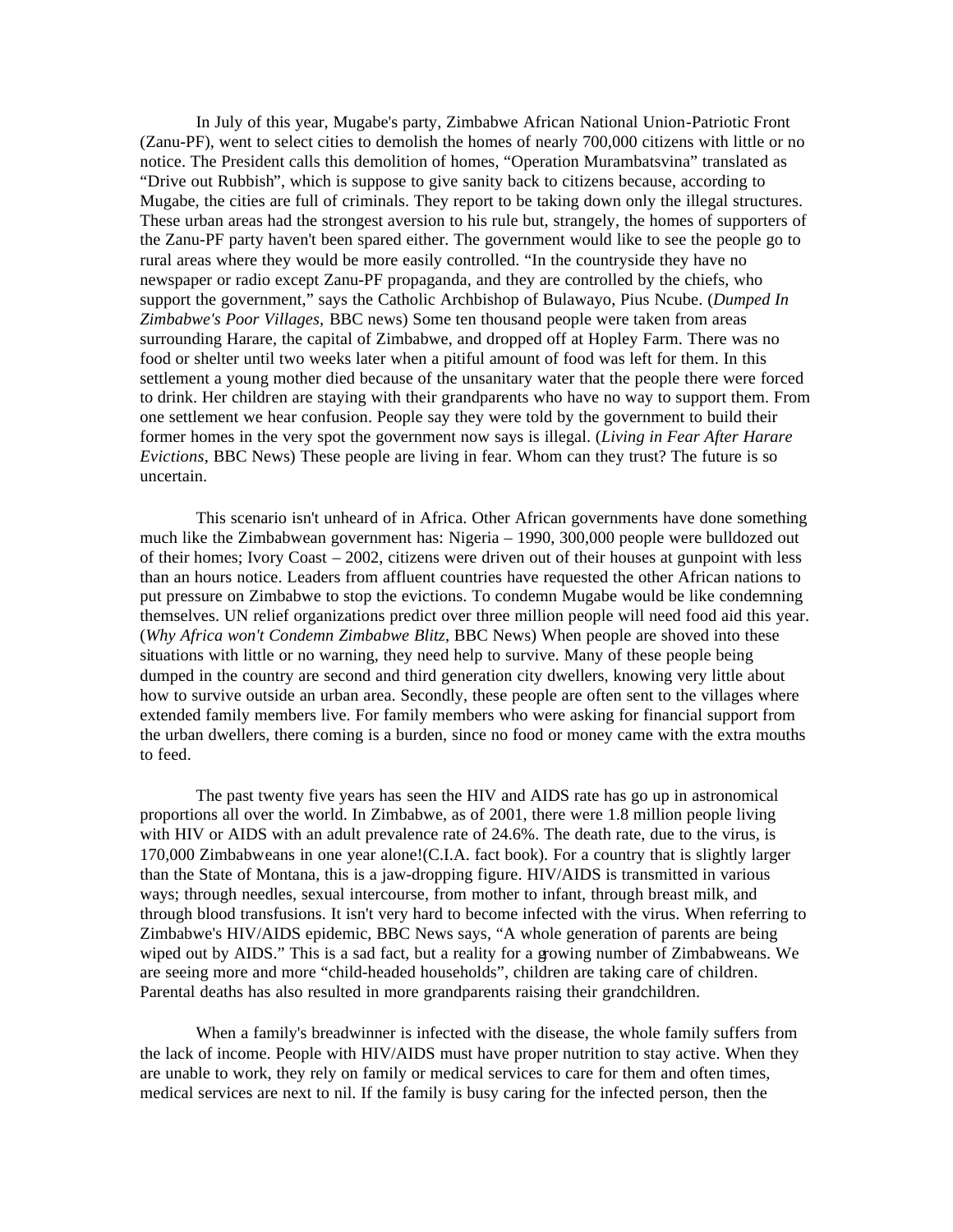income can't be enough to care for all of the necessities. Let me give you an example of a family in this situation.

Jabulani, his wife Zodwa, and their three children live in a worker settlement on the farm where they used to work. Jabulani was diagnosed with HIV two years ago and is physically unable to work, though, even if he were able, because of the land seizures he wouldn't be allowed to. His employer's land was confiscated and war-veterans weren't allowing anyone who lives there to work. Jabulani's diet consists of whatever Zodwa and the children are able to scrounge up that day. Zodwa worries that with the diet he is living on, berries and roots, he won't be able to hold on much longer, he is unable to even feed himself now. The lack of food is causing his illness to progress at a much faster rate than normal.

Zodwa's mother, Helger, is the primary caregiver for five of her grandchildren. Two of Helger's children have died from HIV/AIDS, leaving her, a women of seventy five, to care for the orphans. Two of Helger's other children have gone to other cities in search of better economic opportunities. The family hasn't heard anything from them since they left over two years ago. Zodwa's nieces and nephews have to be fed and sent to school, yet her deceased siblings have left nothing in way of resources to help ease this financial burden. Helger hasn't been able to get her maize crop planted since she didn't get the seeds early enough to plant. This means she won't have the profit from her harvest this year to buy food and send her grandchildren to school. Helger and the children are surviving only because of the monthly food distributions in their area. She, along with the other families that receive distributions, are eternally grateful that they are still getting them. In other areas of the country, the local charities are unable to get food to give to the hungry. Instead, they are forced to give the people money, which would be great if there was food available, but there isn't. When food is available to be purchased, due to the 200% inflation, it is still out of reach for those living in poverty.

From taking a look into the lives of Jabulani and Zodwa, we are better able to understand what a large impact HIV/AIDS has on a family, and whether or not they have food. This is a huge issue that needs to be addressed. Out of one hundred and forty eight countries, Zimbabwe is ranked the fourth highest in the category of people living with HIV/AIDS. If this is just pushed aside, more and more people will end up in situations like Zodwa and her mother.

The Zimbabwean economic situation is in dire need of help. As the other countries in the South African Development Community see their economic and social progress increase , Zimbabwe's is still deteriorating. The inflation rate is over 200%. To better illustrate how bad the situation is, consider this: fifty-five Zimbabwean dollars equals only one American dollar. (*Black Zimbabweans Suffer in Land Reform*, BBC news) Bread costs twice as much in the rural areas as in the city. Rural citizens of Zimbabwe, and some urban citizens as well, don't make enough money to pay the asking price. Therefore, even if citizens have money, they can't afford to buy what they need.

According to many of the nation's citizens and outside observers, the blame of Zimbabwe's poor economic situation lies on President Robert Mugabe's shoulders. Some of their reasoning deals with the land seizures that the government has implemented. Many areas of confiscated land aren't being tended or, as with Grace, the mother of ten, workers aren't being allowed to care for the crops. Since the land isn't cared for, the crops aren't being harvested and none of the excess yield can be exported, causing a drop in the country's revenue. In 2002, it was predicted that Zimbabwe would go from producing 220 million kilograms of tobacco to 20 million kilograms of tobacco. While that still may seem like a large amount, dropping 200 million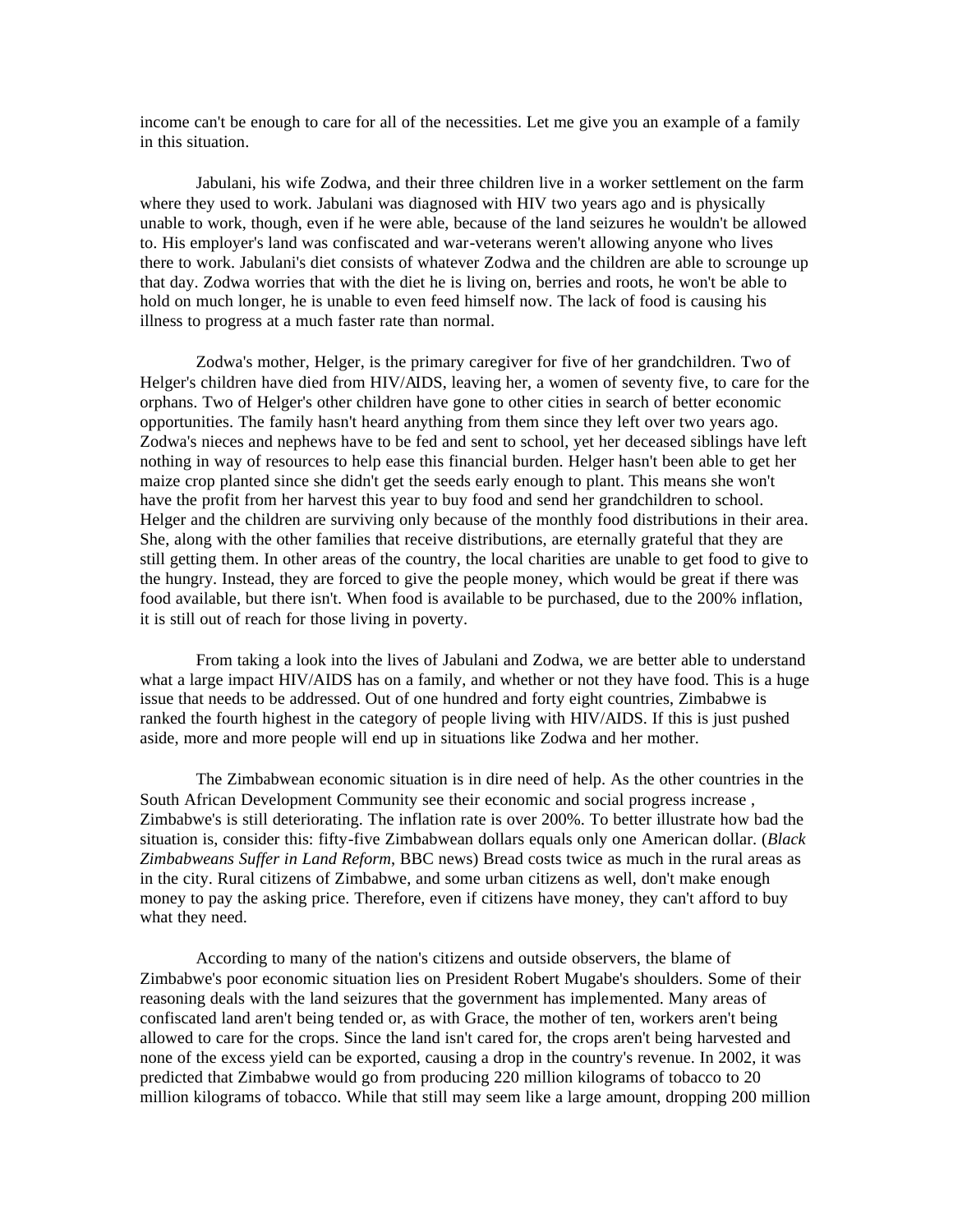kilograms will have a huge impact on the economy especially considering that one third of the country's foreign reserves comes from the tobacco. Foreign reserves for Zimbabwe are used to buy fuel and other imports. In the same year it was anticipated the yield for that year's crop would be 10% of the normal yield hurting the economy even more. (*Black Zimbabweans Suffer in Land Reform*, BBC News)

In past years when world food relief organizations have offered help to Zimbabwe, frequently, these offers were put off by President Mugabe who would say that they would be fine. He didn't want any outside help. Later in the year, he would ask for help because it hadn't turned out as hoped. Often times when he would ask for help, it would already be too late for some of the people. He failed to see the need to be ready before famine hit. If Mugabe had done this, maybe Zimbabwe's crisis and needs wouldn't be so great.

With such a poor economy, how can the government buy food supplies to get the people back on their feet? The answer is "they can't". They are depending on other countries and food assistance organizations to supply the hungry with food. Yet the relief organizations are being restricted by the government. The Central Intelligence Organization (CIO) occasionally interrogates those bringing food relief. A former Anglican paster that resigned when a bishop loyal to the Zanu-PF party was instated now works to get food to the needy. He says things aren't good. He reports that only one third of the line gets food, the rest go away hungry. He commented that the people who do get the help are supporters of Mugabe's party.(*Black Zimbabweans Suffer in Land Reform*, BBC News)

It may seem like the citizens of Zimbabwe haven't done anything to help themselves in this crisis. Yet, some have tried to make a difference. Many Zimbabweans will agree that their leader is at the core of their problems. Others have run against the Zanu-PF party in past presidential elections, but the campaigning ways of Mugabe aren't those of a democracy. They remind me more of Saddam Hussein and his regime's ways of politics. Zimbabwe has a "secret police" called the CIO. People don't know who is a part of the CIO and who isn't. A stressful and nerve-wracking existence. A reporter for the BBC news writes of having been fearful during his visit to Zimbabwe. It wasn't from things he'd saw or heard, but because of the fear he felt in other people. Much of that fear stems from the CIO, wondering what the government will do next, wondering if they will eat tomorrow. Living with fear as their shadow makes it hard to stand up against the people who will eliminate any who oppose them.

The humanitarian crisis in Zimbabwe seems almost insurmountable. The U.S. needs to do what we can to see that the situation doesn't deteriorate anymore. The solution won't be an easy one and it won't make all Zimbabweans happy. I think that the source of the problem is President Robert Mugabe and his Zanu-PF party. They need to be dealt with. Mugabe's political power is very important to him and nothing is too unethical for him to do to keep his power secure. In a briefing given as a Joint Statement on March 12, 2003, J. Scott Carpenter said, referring to the early '90s, "...Mugabe embarked on a reign of terror to consolidate political power - his political power. Using troops trained by North Koreans, he crushed his major political opponent, Joshua Nkomo, killing over 20,000 Zimbabweans and torturing thousands more in the process...." Mugabe and his party need to be taken out of the picture and this "democracy" needs to actually become one.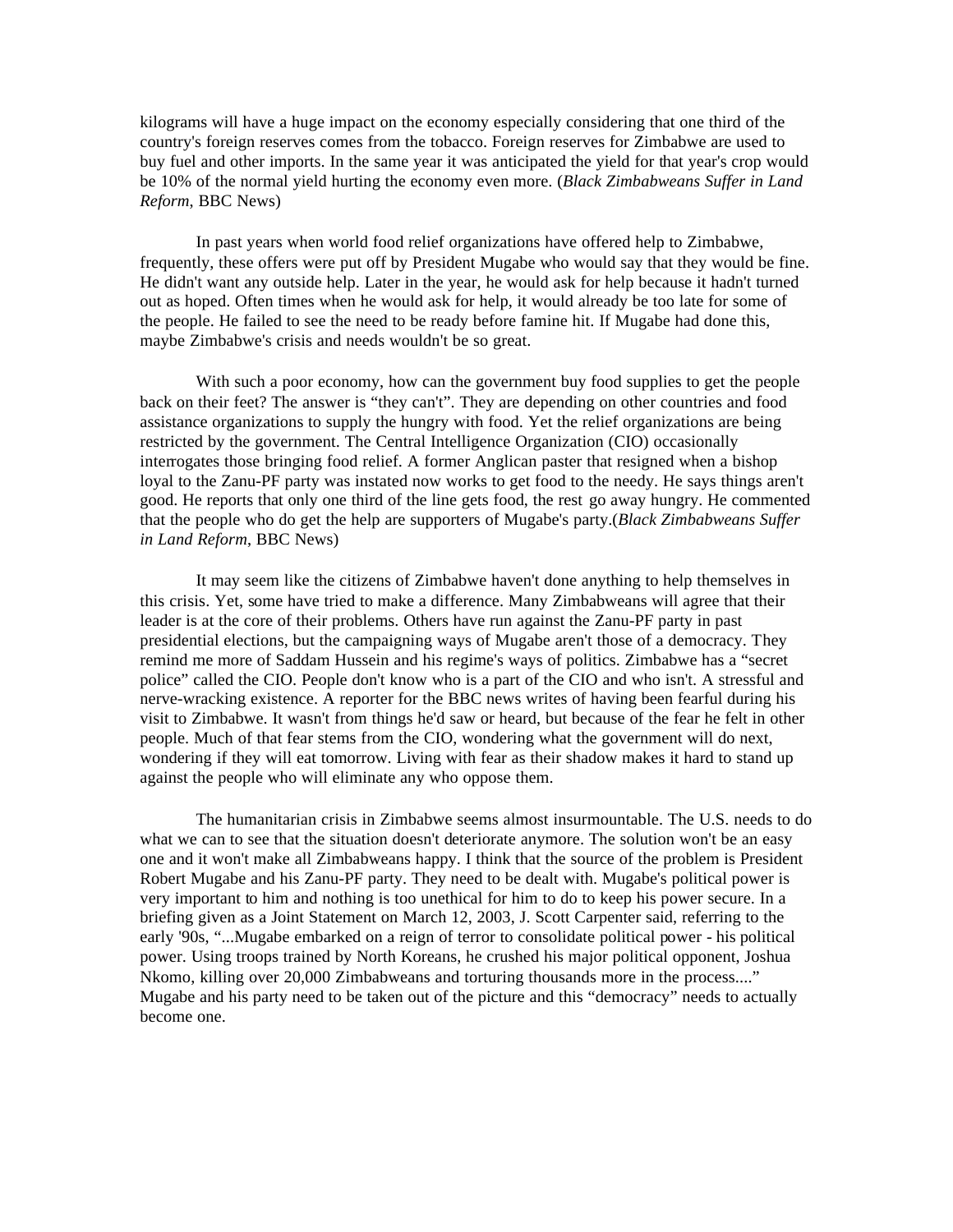As soon as Mugabe and his cronies are out of power, the humanitarian crisis needs to be addressed. People need adequate shelter, nutritious foods, medical care, and clean water. Land should be given back to the rightful owners and jobs back to the people. The farmers need seeds that will grow in dry conditions and to be taught new techniques to better their yields. I truly believe that the people of Zimbabwe just need a boost up. If help is offered they will take it and not waste what's been given to them, whether it be supplies or knowledge.

In Zimbabwe people are dying as a result of no food. Elderly are starving to death and young children are dying because, in trying to ease their hunger, they unknowingly eat wrong kinds of leaves that poison them. The older children are unable to continue going to school as they can't physically make the long journey that is required of some or, when they arrive, they are unable to concentrate due to the hunger. All of these things are preventable, they don't have to happen. These people must be helped.

We as a world have no excuse not to. In this day, with global communication and advanced technology, we have means to share our wealth of knowledge and resources with those who've had fewer opportunities to thrive and prosper.

"All that is necessary for the triumph of evil is that good men do nothing"

- Edmund Burke

## RESOURCES:

Gowans, Stephan. African Dispora: The real cause of Zimbabwe's food crisis. June 4, 2005. Rastafari Speaks Interactive. September 17, 2005. <www.rastafarispeak.com/community/modules.php?name=News&file=article&sid=148>

CIA World Fact Book-Zimbabwe. August 30, 2005. Central Inelegance Agency. September 3, 2005.

<www.cia.gov/publications/factbook/geos/zi.html>

Various Contributors. Southern Africa Crisis. September, 2005. World Food Programme.

September 3, 2005.

<www.wfp.org/newsroom/in\_depth/frontline/2003/southern\_africa/0306-

Southern Africa Crisis.asp>